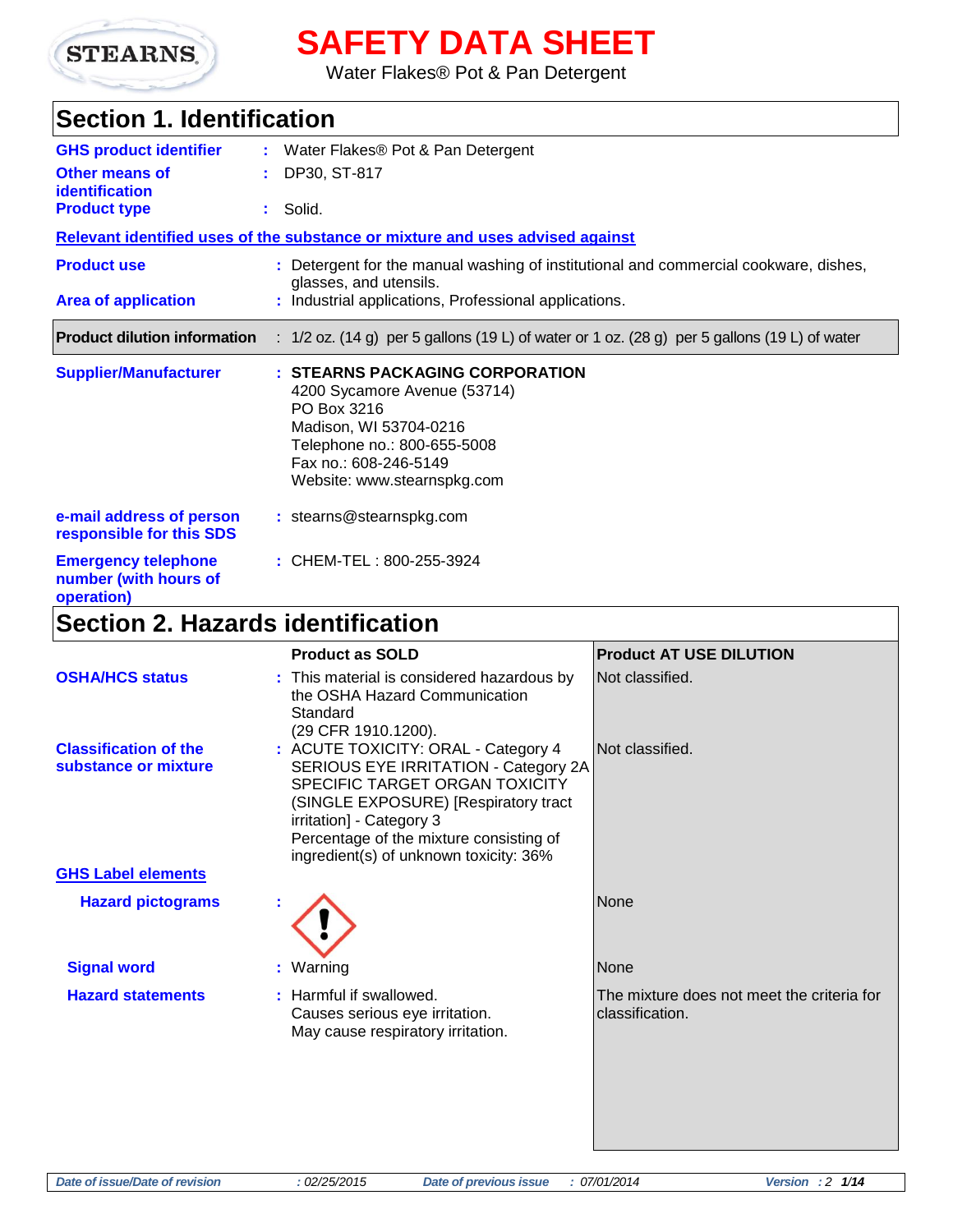### **Section 2. Hazards identification**

| <b>Precautionary statements</b>            |                                                                                                                                                                                                                                                                                                                                                                                                                                                                                                                                                                               |                                                           |
|--------------------------------------------|-------------------------------------------------------------------------------------------------------------------------------------------------------------------------------------------------------------------------------------------------------------------------------------------------------------------------------------------------------------------------------------------------------------------------------------------------------------------------------------------------------------------------------------------------------------------------------|-----------------------------------------------------------|
| <b>General</b>                             | : Keep out of the reach of children.                                                                                                                                                                                                                                                                                                                                                                                                                                                                                                                                          | Keep out of the reach of children.                        |
|                                            |                                                                                                                                                                                                                                                                                                                                                                                                                                                                                                                                                                               |                                                           |
| <b>Prevention</b>                          | : Wear protective gloves. Wear eye or face<br>protection. Use only outdoors or in a well<br>ventilated area. Avoid breathing dust. Do<br>not eat, drink or smoke when using this<br>product. Wash hands thoroughly after<br>handling.                                                                                                                                                                                                                                                                                                                                         | Observe good industrial hygiene practices.                |
| <b>Response</b>                            | : IF INHALED: Remove victim to fresh air<br>and keep at rest in a position comfortable<br>for breathing. Call a POISON CENTER or<br>physician if you feel unwell.<br>IF SWALLOWED: Call a POISON CENTER<br>or physician if you feel unwell. Rinse<br>mouth.<br>IF ON SKIN: Wash with plenty of water. If<br>skin irritation occurs and persists: Get<br>medical attention.<br>IF IN EYES: Rinse cautiously with water for<br>several minutes. Remove contact lenses, if<br>present and easy to do. Continue rinsing. If<br>eye irritation persists: Get medical<br>attention. |                                                           |
| <b>Storage</b>                             | : Store locked up.                                                                                                                                                                                                                                                                                                                                                                                                                                                                                                                                                            | No storage precautions necessary.                         |
| <b>Disposal</b>                            | Dispose of waste and residues in<br>accordance with local authority<br>requirements.                                                                                                                                                                                                                                                                                                                                                                                                                                                                                          | Dispose of solution down the drain to<br>municipal sewer. |
| <b>Hazards not otherwise</b><br>classified | : None known.                                                                                                                                                                                                                                                                                                                                                                                                                                                                                                                                                                 | None known.                                               |

### **Section 3. Composition/information on ingredients**

| <b>Substance/mixture</b> | : Mixture        |
|--------------------------|------------------|
| <b>Other means of</b>    | $:$ DP30, ST-817 |
| <b>identification</b>    |                  |

### **CAS number/other identifiers**

| <b>CAS number</b>                                           | : Not applicable.                 |               |                   |
|-------------------------------------------------------------|-----------------------------------|---------------|-------------------|
| <b>Product code</b>                                         | : Not available.                  |               |                   |
| <b>Ingredient name</b>                                      | <b>Other names</b>                | $\frac{9}{6}$ | <b>CAS number</b> |
| sodium dodecylbenzenesulfonate                              | sodium<br>dodecylbenzenesulfonate | 25-35%        | 25155-30-0        |
| l Sodium chloride                                           | Sodium chloride                   | 10-20%        | 7647-14-5         |
| Isodium carbonate                                           | sodium carbonate                  | 45-65%        | 497-19-8          |
| <b>Zeolite</b>                                              | Zeolite                           | $5 - 10%$     | 1318-02-1         |
| Amorphous silicon dioxide hydrate Amorphous silicon dioxide | hydrate                           | $2\%$         | 112926-00-8       |

Any concentration shown as a range is to protect confidentiality or is due to batch variation.

**There are no additional ingredients present which, within the current knowledge of the supplier and in the concentrations applicable, are classified as hazardous to health and hence require reporting in this section.**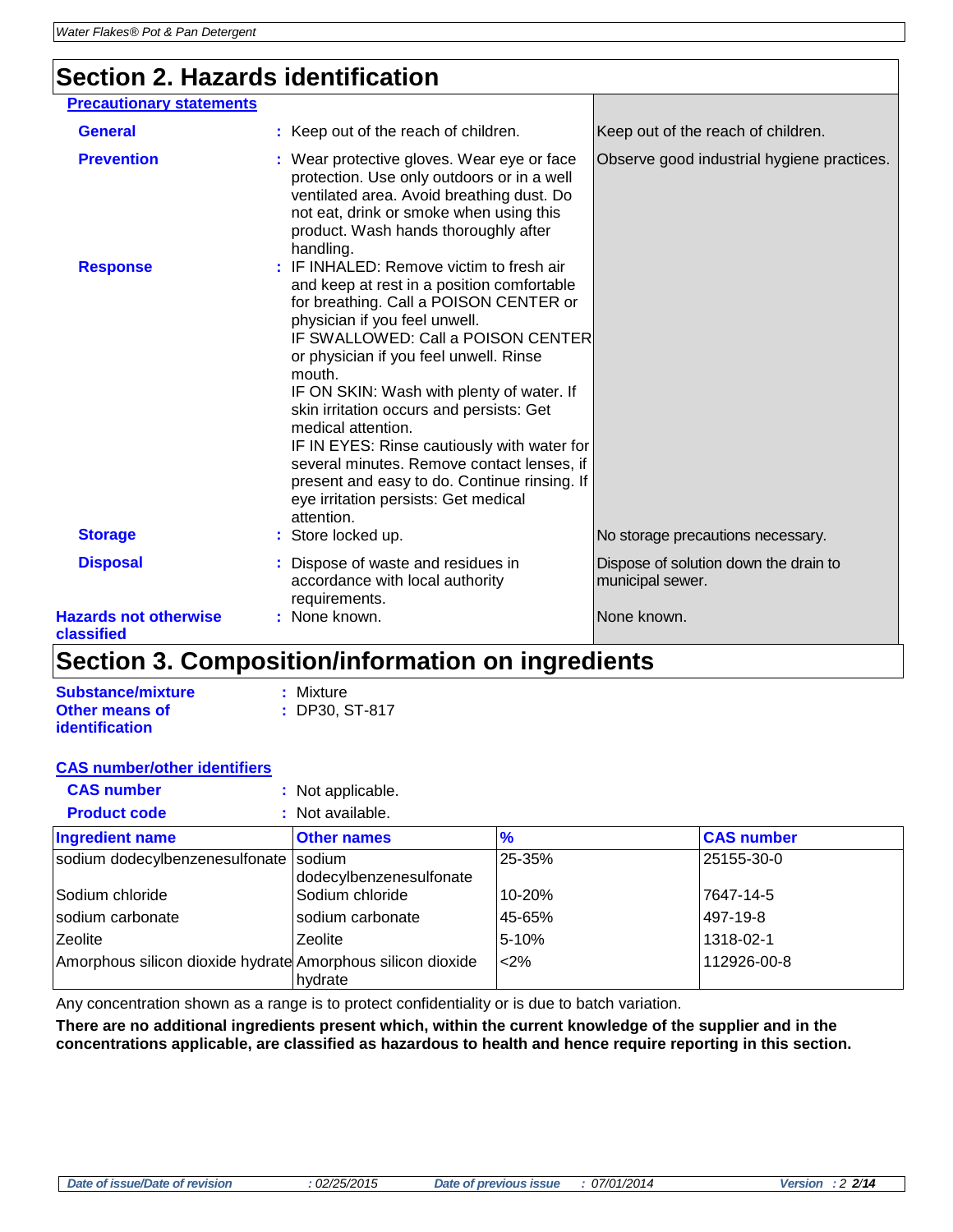### **Section 4. First aid measures**

#### **Description of necessary first aid measures**

|                                                                                    | <b>Product as SOLD</b>                                                                                                                                                                                                                                                                                                                                                                                                                                                                                                                                                                                                                                                                                                                                                                                                                                   | <b>Product AT USE DILUTION</b>                                                                                              |
|------------------------------------------------------------------------------------|----------------------------------------------------------------------------------------------------------------------------------------------------------------------------------------------------------------------------------------------------------------------------------------------------------------------------------------------------------------------------------------------------------------------------------------------------------------------------------------------------------------------------------------------------------------------------------------------------------------------------------------------------------------------------------------------------------------------------------------------------------------------------------------------------------------------------------------------------------|-----------------------------------------------------------------------------------------------------------------------------|
| <b>Eye contact</b>                                                                 | Immediately flush eyes with plenty of<br>water, occasionally lifting the upper and<br>lower eyelids. Check for and remove any<br>contact lenses. Continue to rinse for at<br>least 10 minutes. Get medical attention.                                                                                                                                                                                                                                                                                                                                                                                                                                                                                                                                                                                                                                    | No known effect after eye contact. Rinse<br>with water for a few minutes. If irritation<br>persists, get medical attention. |
| <b>Inhalation</b>                                                                  | Remove victim to fresh air and keep at rest No special measures required. Treat<br>in a position comfortable for breathing. If it<br>is suspected that fumes are still present,<br>the rescuer should wear an appropriate<br>mask or self-contained breathing<br>apparatus. If not breathing, if breathing is<br>irregular or if respiratory arrest occurs,<br>provide artificial respiration or oxygen by<br>trained personnel. It may be dangerous to<br>the person providing aid to give mouth-to-<br>mouth resuscitation. Get medical attention.<br>If necessary, call a poison center or<br>physician. If unconscious, place in recovery<br>position and get medical attention<br>immediately. Maintain an open airway.<br>Loosen tight clothing such as a collar, tie,<br>belt or waistband.                                                       | symptomatically.                                                                                                            |
| <b>Skin contact</b>                                                                | : Wash with plenty of water. If skin irritation<br>occurs and persists, get medical attention                                                                                                                                                                                                                                                                                                                                                                                                                                                                                                                                                                                                                                                                                                                                                            | No known effect after skin contact.                                                                                         |
| <b>Ingestion</b><br>Most important symptoms/effects, acute and delayed             | : Wash out mouth with water. Remove<br>dentures if any. Remove victim to fresh air<br>and keep at rest in a position comfortable<br>for breathing. If material has been<br>swallowed and the exposed person is<br>conscious, give small quantities of water to<br>drink. Stop if the exposed person feels sick<br>as vomiting may be dangerous. Do not<br>induce vomiting unless directed to do so by<br>medical personnel. If vomiting occurs, the<br>head should be kept low so that vomit does<br>not enter the lungs. Get medical attention.<br>If necessary, call a poison center or<br>physician. Never give anything by mouth to<br>an unconscious person. If unconscious,<br>place in recovery position and get medical<br>attention immediately. Maintain an open<br>airway. Loosen tight clothing such as a<br>collar, tie, belt or waistband. | Get medical attention if symptoms occur.                                                                                    |
| <b>Potential acute health effects</b>                                              |                                                                                                                                                                                                                                                                                                                                                                                                                                                                                                                                                                                                                                                                                                                                                                                                                                                          |                                                                                                                             |
| <b>Eye contact</b><br><b>Inhalation</b><br><b>Skin contact</b><br><b>Ingestion</b> | : Causes serious eye irritation.<br>May cause respiratory irritation.<br>No known effects.<br>: Harmful if swallowed. Irritating to mouth,<br>throat and stomach.                                                                                                                                                                                                                                                                                                                                                                                                                                                                                                                                                                                                                                                                                        | No known effects.                                                                                                           |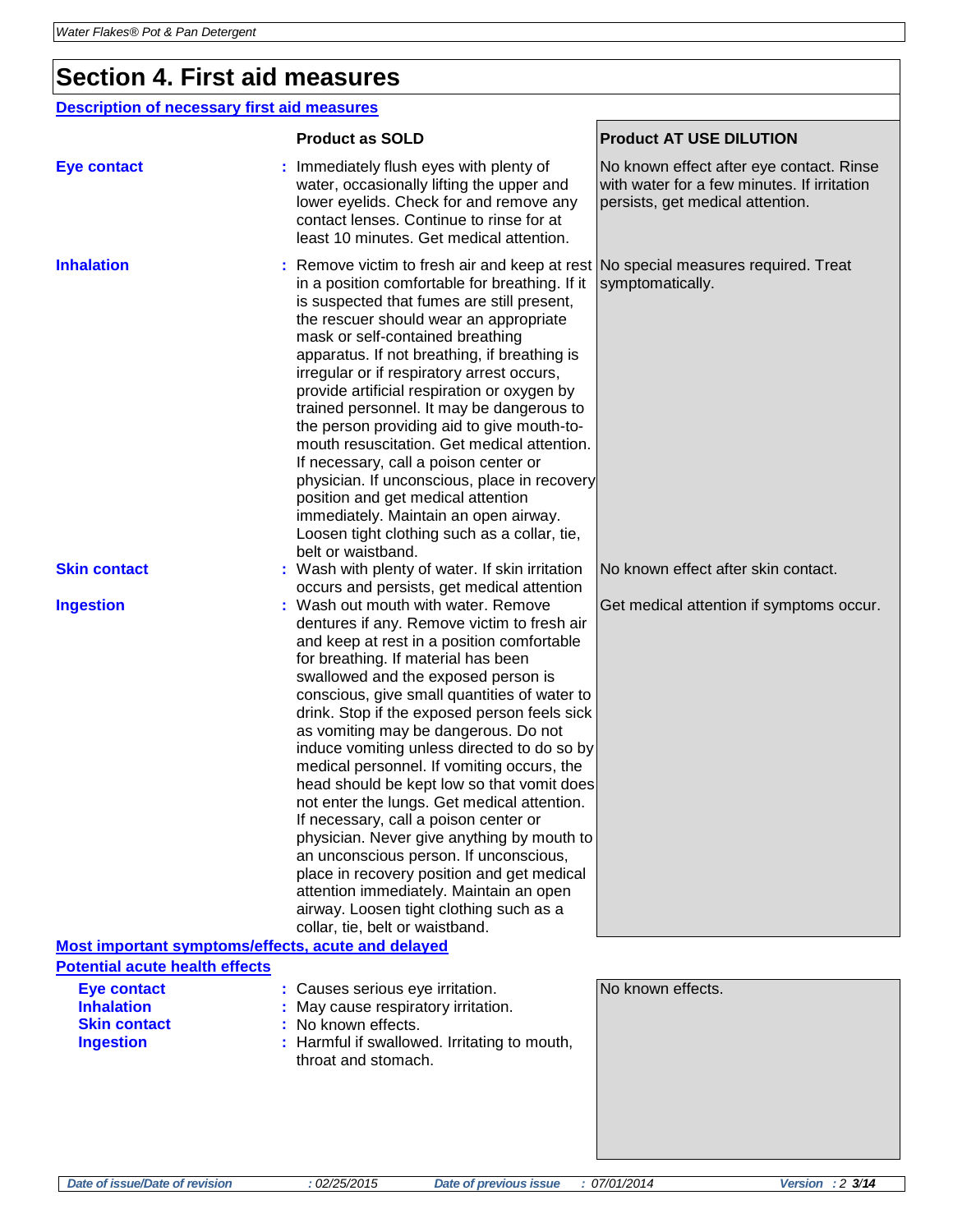### **Section 4. First aid measures**

#### **Over-exposure signs/symptoms**

| <b>Eye contact</b>                         | <b>Product as SOLD</b><br>: Adverse symptoms may include the<br>following:<br>pain or irritation<br>watering                                                                                                                                                                                                                         | <b>Product AT USE DILUTION</b><br>No known adverse effects. |
|--------------------------------------------|--------------------------------------------------------------------------------------------------------------------------------------------------------------------------------------------------------------------------------------------------------------------------------------------------------------------------------------|-------------------------------------------------------------|
| <b>Inhalation</b>                          | redness<br>: Adverse symptoms may include the<br>following:<br>respiratory tract irritation<br>coughing                                                                                                                                                                                                                              |                                                             |
| <b>Skin contact</b>                        | : Adverse symptoms may include the<br>following:<br>irritation<br>redness                                                                                                                                                                                                                                                            |                                                             |
| <b>Ingestion</b>                           | : No specific data.                                                                                                                                                                                                                                                                                                                  |                                                             |
|                                            | Indication of immediate medical attention and special treatment needed, if necessary                                                                                                                                                                                                                                                 |                                                             |
| <b>Notes to physician</b>                  | : Treat symptomatically. Contact poison<br>treatment specialist immediately if large<br>quantities have been ingested or inhaled.                                                                                                                                                                                                    | Treat symptomatically. No special<br>measures required.     |
| <b>Specific treatments</b>                 | : No specific treatment.                                                                                                                                                                                                                                                                                                             |                                                             |
| <b>Protection of first-aiders</b>          | : No action shall be taken involving any<br>personal risk or without suitable training. If<br>it is suspected that fumes are still present,<br>the rescuer should wear an appropriate<br>mask or self-contained breathing<br>apparatus. It may be dangerous to the<br>person providing aid to give mouth-to-<br>mouth resuscitation. |                                                             |
| See toxicological information (Section 11) |                                                                                                                                                                                                                                                                                                                                      |                                                             |

# **Section 5. Fire-fighting measures**

| Unsuitable extinguishing<br>media                                       | <b>Suitable extinguishing media</b> : Use an extinguishing agent suitable for the surrounding fire.<br>: Do not use water jet.                                                                      |
|-------------------------------------------------------------------------|-----------------------------------------------------------------------------------------------------------------------------------------------------------------------------------------------------|
| the chemical                                                            | <b>Specific hazards arising from</b> : Fire water contaminated with this material must be contained and prevented from being<br>discharged to any waterway, sewer or drain.                         |
| <b>Hazardous thermal</b><br>decomposition products                      | : Decomposition products may include the following materials:<br>carbon dioxide<br>carbon monoxide<br>sulfur oxides<br>metal oxide/oxides                                                           |
| <b>Special protective actions</b><br>for fire-fighters                  | : Promptly isolate the scene by removing all persons from the vicinity of the incident if<br>there is a fire. No action shall be taken involving any personal risk or without suitable<br>training. |
| <b>Special protective equipment</b><br>and precautions for firefighters | : Self-contained breathing apparatus and full protective clothing must be worn in case of<br>fire.                                                                                                  |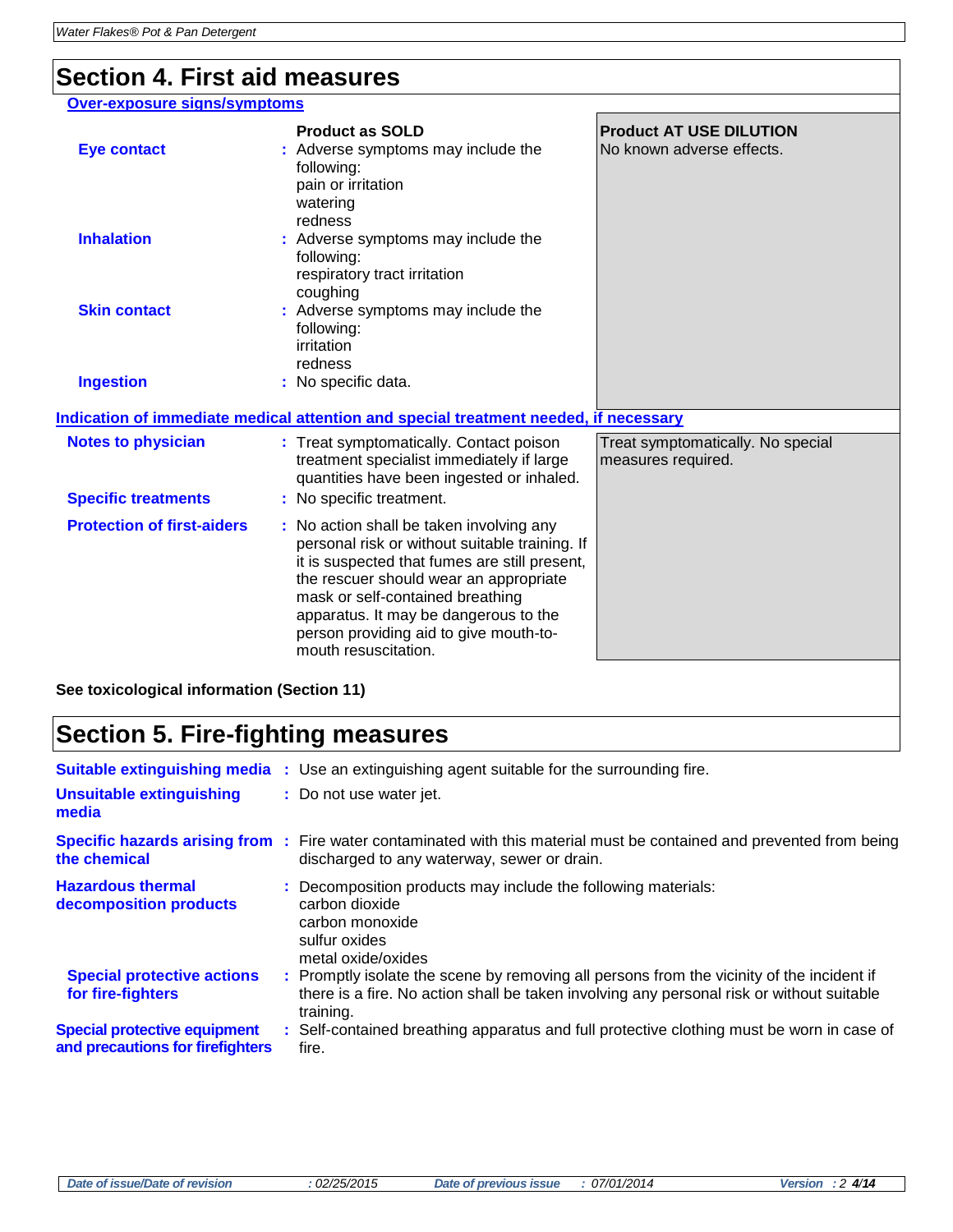### **Section 6. Accidental release measures**

#### **Personal precautions, protective equipment and emergency procedures**

| For non-emergency<br>personnel                        | <b>Product as SOLD</b><br>No action shall be taken involving any<br>personal risk or without suitable training.<br>Evacuate surrounding areas. Keep<br>unnecessary and unprotected personnel<br>from entering. Do not touch or walk through waterways.<br>spilled material. Provide adequate<br>ventilation.<br>Wear appropriate respirator when<br>ventilation is inadequate. Put on<br>appropriate personal protective equipment. | <b>Product AT USE DILUTION</b><br>Use personal protective equipment as<br>required.<br>Avoid contact of large amounts of spilled<br>material and run off with soil and surface<br>Use a water rinse for final clean-up. |  |
|-------------------------------------------------------|-------------------------------------------------------------------------------------------------------------------------------------------------------------------------------------------------------------------------------------------------------------------------------------------------------------------------------------------------------------------------------------------------------------------------------------|-------------------------------------------------------------------------------------------------------------------------------------------------------------------------------------------------------------------------|--|
| For emergency responders :                            | If specialized clothing is required to deal<br>with the spillage, take note of any<br>information in Section 8 on suitable and<br>unsuitable materials. See also the<br>information in "For nonemergency<br>personnel".                                                                                                                                                                                                             | Discharge collected material per<br>Section 13 of the SDS.                                                                                                                                                              |  |
| <b>Environmental precautions</b>                      | : Avoid dispersal of spilled material and<br>runoff and contact with soil, waterways,<br>drains and sewers. Inform the relevant<br>authorities if the product has caused<br>environmental pollution (sewers,<br>waterways, soil or air). Water polluting<br>material. May be harmful to the<br>environment if released in large quantities.                                                                                         | Avoid discharge into storm water drains,<br>water courses, or onto the ground.                                                                                                                                          |  |
| Methods and materials for containment and cleaning up |                                                                                                                                                                                                                                                                                                                                                                                                                                     |                                                                                                                                                                                                                         |  |
| <b>Small spill</b>                                    | <b>Product as SOLD</b><br>Move containers from spill area. Avoid dust<br>generation. Using a vacuum with HEPA<br>filter will reduce dust dispersal. Place<br>spilled material in a designated, labeled                                                                                                                                                                                                                              | <b>Product AT USE DILUTION</b><br>Small Spills: Wipe up with absorbent<br>material.                                                                                                                                     |  |

waste container. Dispose of via a licensed

release from upwind. Prevent entry into sewers, water courses, basements or confined areas. Avoid dust generation. Do

emergency contact information and Section

not dry sweep. Vacuum dust with equipment fitted with a HEPA filter and place in a closed, labeled waste container. Dispose of via a licensed waste disposal contractor. Note: see Section 1 for

waste disposal contractor.

13 for waste disposal.

**Large spill Example 20 Figure 1 Server :** Move containers from spill area. Approach

Large Spills: Flush area with water. Prevent entry into waterways.

Discharge collected material per Section 13 of the SDS.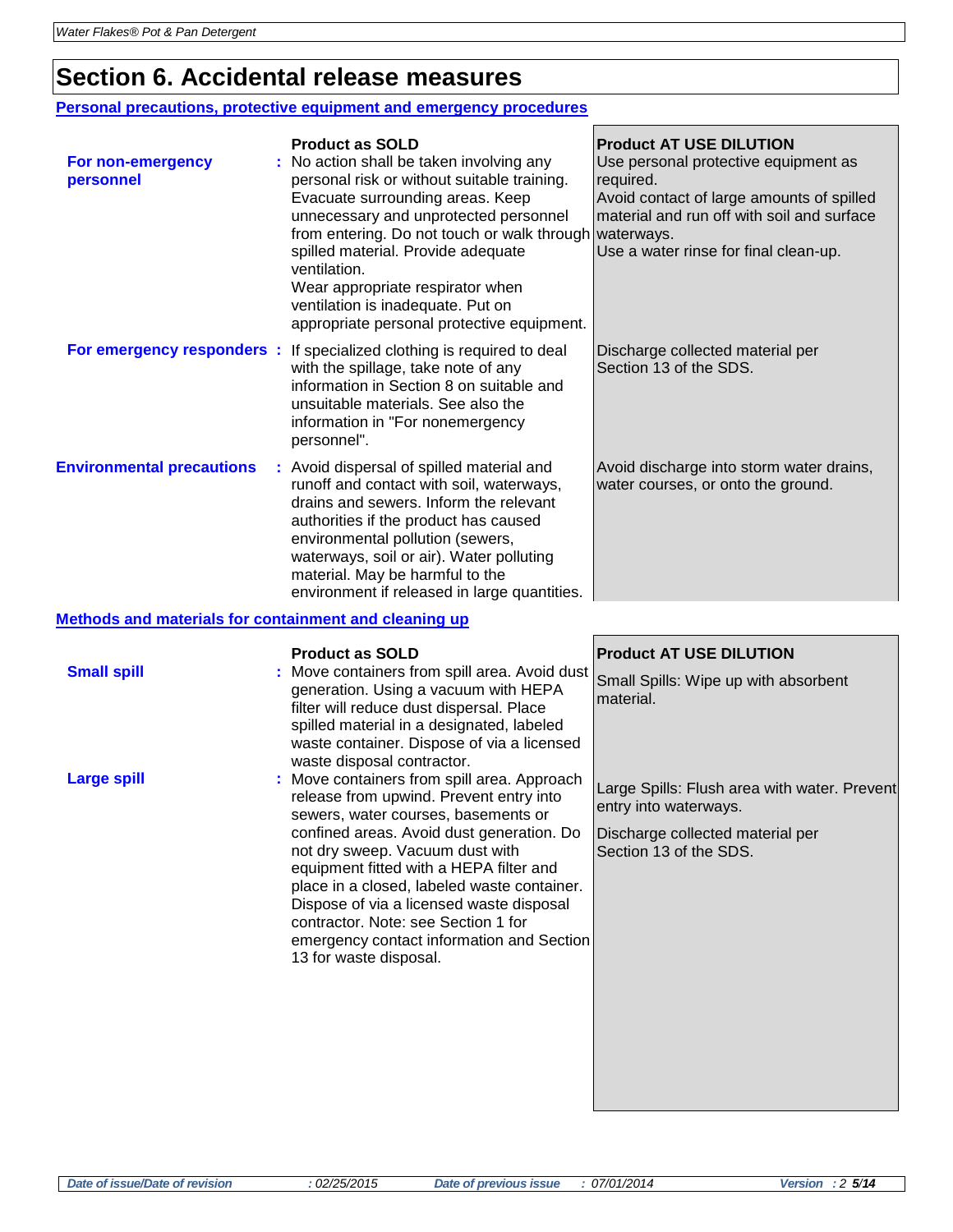### **Section 7. Handling and storage**

### **Precautions for safe handling**

|                                                                                  | <b>Product as SOLD</b>                                                                                                                                                                                                                                                                                                                                                                                                                                                                                                                                                       | <b>Product AT USE DILUTION</b>        |
|----------------------------------------------------------------------------------|------------------------------------------------------------------------------------------------------------------------------------------------------------------------------------------------------------------------------------------------------------------------------------------------------------------------------------------------------------------------------------------------------------------------------------------------------------------------------------------------------------------------------------------------------------------------------|---------------------------------------|
| <b>Protective measures</b>                                                       | Put on appropriate personal protective<br>equipment (see Section 8). Do not ingest.<br>Avoid contact with eyes, skin and clothing.<br>Avoid release to the environment. Use only<br>with adequate ventilation. Wear appropriate<br>respirator when ventilation is inadequate.<br>Keep in the original container or an<br>approved alternative made from a<br>compatible material, kept tightly closed<br>when not in use. Empty containers retain<br>product residue and can be hazardous. Do<br>not reuse container. Do not mix with other<br>chemicals or cleaning agents. | Wash hands thoroughly after handling. |
| <b>Advice on general</b><br>occupational hygiene                                 | Eating, drinking and smoking should be<br>prohibited in areas where this material is<br>handled, stored and processed. Workers<br>should wash hands and face before eating,<br>drinking and smoking. Remove<br>contaminated clothing and protective<br>equipment before entering eating areas.<br>See also Section 8 for additional<br>information on hygiene measures.                                                                                                                                                                                                      | Keep out of reach of children.        |
| <b>Conditions for safe</b><br>storage, including any<br><b>incompatibilities</b> | Store in accordance with local regulations.<br>Store in original container protected from<br>direct sunlight in a dry, cool and well-<br>ventilated area, away from incompatible<br>materials (see Section 10) and food and<br>drink. Store locked up. Keep container<br>tightly closed and sealed until ready for<br>use. Containers that have been opened<br>must be carefully resealed and kept upright<br>to prevent leakage. Do not store in<br>unlabeled containers.<br>Use appropriate containment to avoid<br>environmental contamination. Keep from<br>freezing.    |                                       |

## **Section 8. Exposure controls/personal protection**

#### **Control parameters**

|                                                   | <b>Product as SOLD</b>                                                                                                                                                                                                                                                                           | <b>Product AT USE DILUTION</b> |
|---------------------------------------------------|--------------------------------------------------------------------------------------------------------------------------------------------------------------------------------------------------------------------------------------------------------------------------------------------------|--------------------------------|
| <b>Occupational exposure</b><br><b>limits</b>     | : No exposure limits noted for ingredient(s).                                                                                                                                                                                                                                                    | Not applicable.                |
| <b>Appropriate engineering</b><br><b>controls</b> | : Use only with adequate ventilation. If user<br>operations generate dust, fumes, gas,<br>vapor or mist, use process enclosures,<br>local exhaust ventilation or other<br>engineering controls to keep worker<br>exposure to airborne contaminants below<br>any recommended or statutory limits. | None required.                 |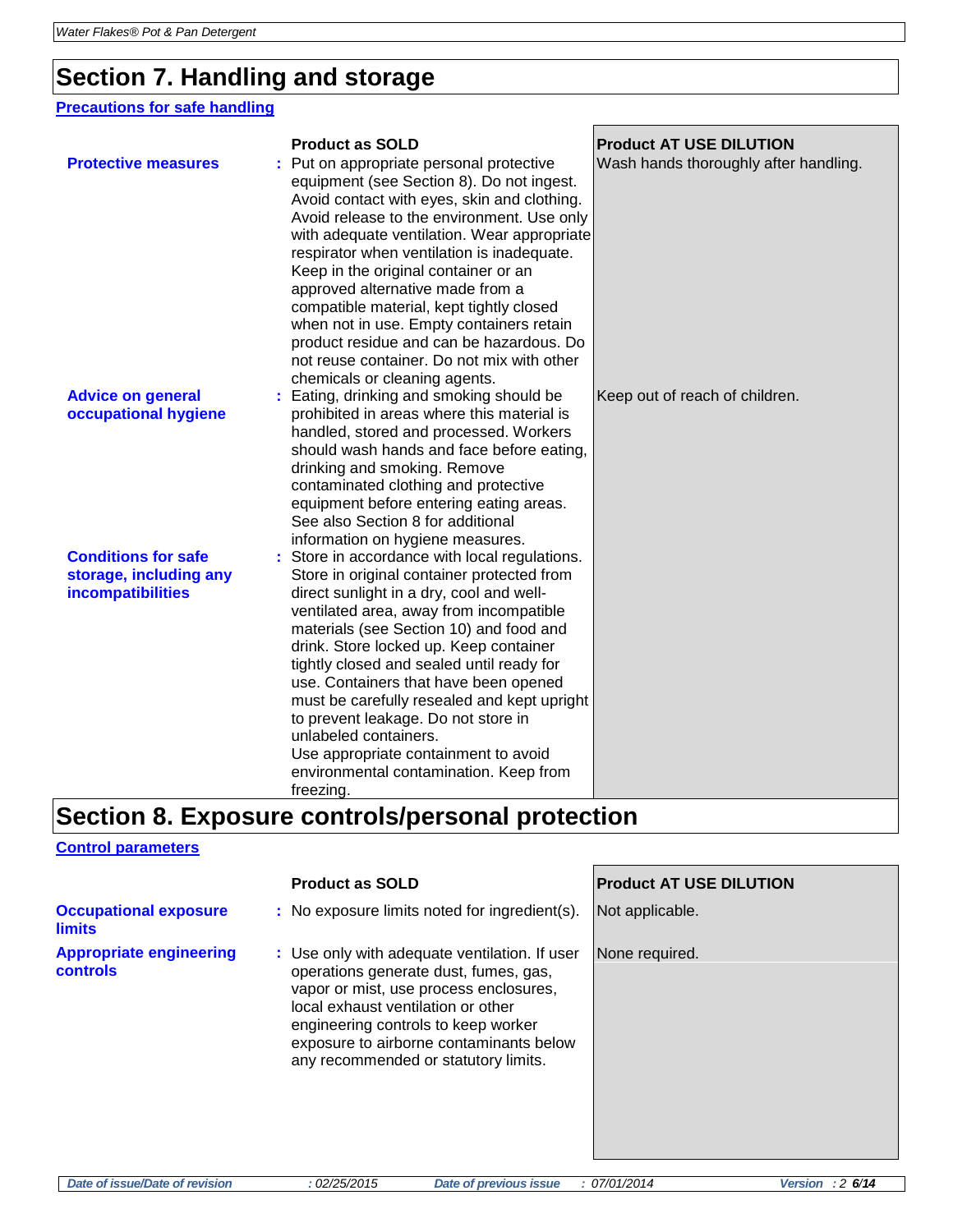# **Section 8. Exposure controls/personal protection**

| <b>Environmental exposure</b><br>controls | <b>Product as SOLD</b><br>Emissions from ventilation or work process<br>equipment should be checked to ensure<br>they comply with the requirements of<br>environmental protection legislation. In<br>some cases, fume scrubbers, filters or<br>engineering modifications to the process<br>equipment will be necessary to reduce<br>emissions to acceptable levels.                                                                                                                                                                                                                                                                                                                               | <b>Product AT USE DILUTION</b>                                |
|-------------------------------------------|---------------------------------------------------------------------------------------------------------------------------------------------------------------------------------------------------------------------------------------------------------------------------------------------------------------------------------------------------------------------------------------------------------------------------------------------------------------------------------------------------------------------------------------------------------------------------------------------------------------------------------------------------------------------------------------------------|---------------------------------------------------------------|
|                                           | Individual protection measures, such as personal protective equipment<br><b>Product as SOLD</b>                                                                                                                                                                                                                                                                                                                                                                                                                                                                                                                                                                                                   | <b>Product AT USE DILUTION</b>                                |
| <b>Hygiene measures</b>                   | : Wash hands, forearms and face thoroughly<br>after handling chemical products, before<br>eating, smoking and using the lavatory and<br>at the end of the working period.<br>Appropriate techniques should be used to<br>remove potentially contaminated clothing.<br>Wash contaminated clothing before<br>reusing. Ensure that eyewash stations and<br>safety showers are close to the workstation<br>location.                                                                                                                                                                                                                                                                                  |                                                               |
| <b>Eye/face protection</b>                | : Safety eyewear complying with an<br>approved standard should be used when a<br>risk assessment indicates this is necessary<br>to avoid exposure to liquid splashes, mists,<br>gases or dusts. If contact is possible, the<br>following protection should be worn, unless<br>the assessment indicates a higher degree<br>of protection: safety glasses with side<br>shields.                                                                                                                                                                                                                                                                                                                     | No protective equipment is needed under<br>normal conditions. |
| <b>Skin protection</b>                    |                                                                                                                                                                                                                                                                                                                                                                                                                                                                                                                                                                                                                                                                                                   |                                                               |
| <b>Hand protection</b>                    | : Chemical-resistant, impervious gloves<br>complying with an approved standard<br>should be worn at all times when handling<br>chemical products if a risk assessment<br>indicates this is necessary. Considering the<br>parameters specified by the glove<br>manufacturer, check during use that the<br>gloves are still retaining their protective<br>properties. It should be noted that the time<br>to breakthrough for any glove material may<br>be different for different glove<br>manufacturers. In the case of mixtures,<br>consisting of several substances, the<br>protection time of the gloves cannot be<br>accurately estimated.<br>Recommended: Neoprene gloves. Rubber<br>gloves. | No protective equipment is needed under<br>normal conditions. |
| <b>Body protection</b>                    | : Personal protective equipment for the body<br>should be selected based on the task being<br>performed and the risks involved and<br>should be approved by a specialist before<br>handling this product.                                                                                                                                                                                                                                                                                                                                                                                                                                                                                         |                                                               |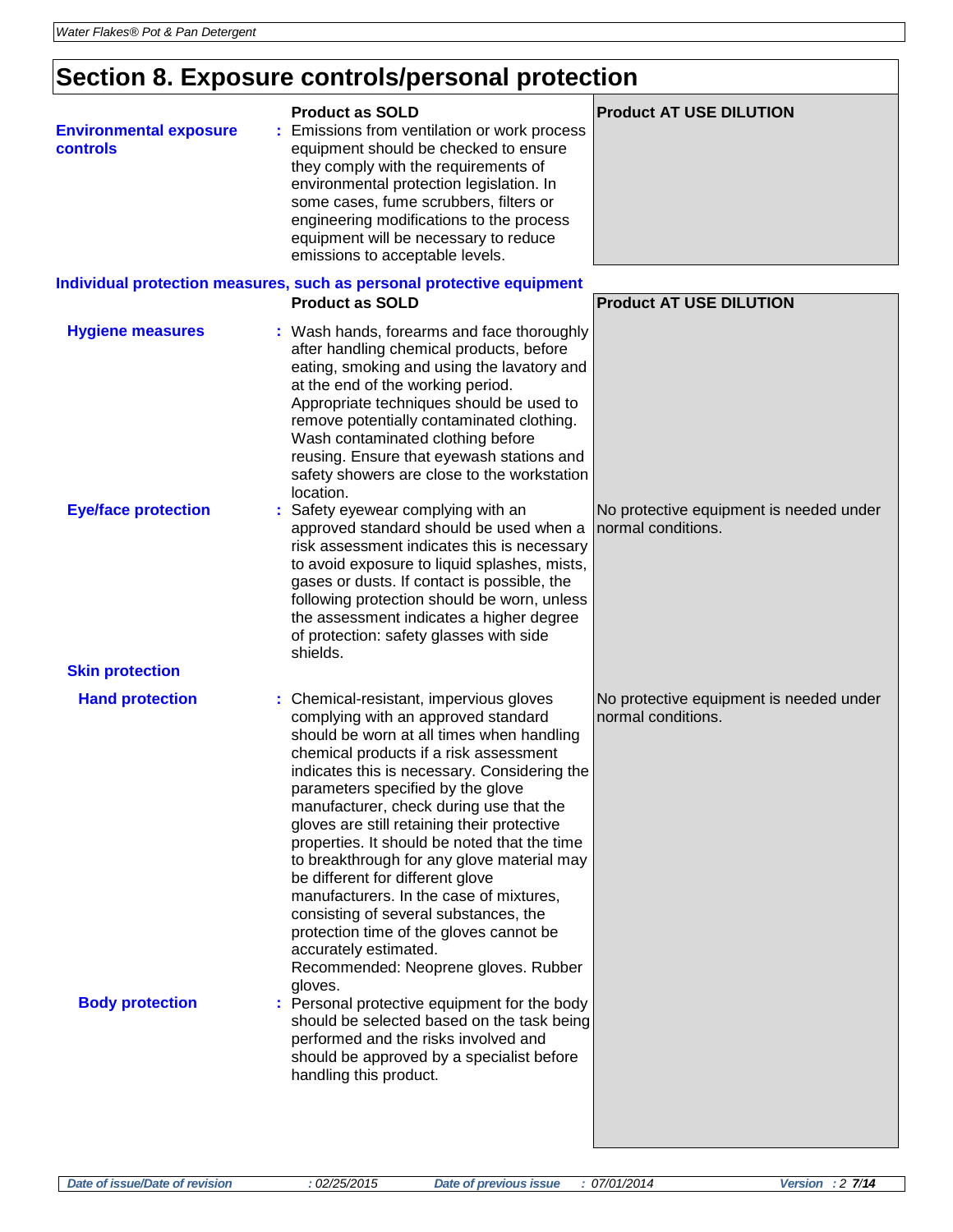### **Section 8. Exposure controls/personal protection**

| <b>Other skin protection</b>  | <b>Product as SOLD</b><br>: Appropriate footwear and any additional<br>skin protection measures should be<br>selected based on the task being<br>performed and the risks involved and<br>should be approved by a specialist before<br>handling this product.                                                                     | <b>Product AT USE DILUTION</b><br>No protective equipment is needed under<br>normal conditions. |
|-------------------------------|----------------------------------------------------------------------------------------------------------------------------------------------------------------------------------------------------------------------------------------------------------------------------------------------------------------------------------|-------------------------------------------------------------------------------------------------|
| <b>Respiratory protection</b> | : Use a properly fitted, particulate filter<br>respirator complying with an approved<br>standard if a risk assessment indicates this<br>is necessary. Respirator selection must be<br>based on known or anticipated exposure<br>levels, the hazards of the product and the<br>safe working limits of the selected<br>respirator. | No protective equipment is needed under<br>normal conditions.                                   |

### **Section 9. Physical and chemical properties**

#### **Appearance**

| <b>Product as SOLD</b>    | <b>Product AT USE DILUTION</b>                                                                                                                                                                                                                                                                                                                                                                                                                                                                                                                    |
|---------------------------|---------------------------------------------------------------------------------------------------------------------------------------------------------------------------------------------------------------------------------------------------------------------------------------------------------------------------------------------------------------------------------------------------------------------------------------------------------------------------------------------------------------------------------------------------|
|                           | Liquid                                                                                                                                                                                                                                                                                                                                                                                                                                                                                                                                            |
|                           | Colorless                                                                                                                                                                                                                                                                                                                                                                                                                                                                                                                                         |
|                           | Slight lemon fragrance                                                                                                                                                                                                                                                                                                                                                                                                                                                                                                                            |
|                           | Not available.                                                                                                                                                                                                                                                                                                                                                                                                                                                                                                                                    |
|                           | $9.0 - 10.0$                                                                                                                                                                                                                                                                                                                                                                                                                                                                                                                                      |
|                           | Not available.                                                                                                                                                                                                                                                                                                                                                                                                                                                                                                                                    |
|                           | 212 °F (100 °C)                                                                                                                                                                                                                                                                                                                                                                                                                                                                                                                                   |
|                           | >93.333°C (>200°F)                                                                                                                                                                                                                                                                                                                                                                                                                                                                                                                                |
|                           | Not available.                                                                                                                                                                                                                                                                                                                                                                                                                                                                                                                                    |
|                           | Not applicable.                                                                                                                                                                                                                                                                                                                                                                                                                                                                                                                                   |
|                           | Not available.                                                                                                                                                                                                                                                                                                                                                                                                                                                                                                                                    |
|                           | $<$ 0.013 kPa ( $<$ 0.1 mm Hg)                                                                                                                                                                                                                                                                                                                                                                                                                                                                                                                    |
|                           | Not available.                                                                                                                                                                                                                                                                                                                                                                                                                                                                                                                                    |
|                           | 1.00                                                                                                                                                                                                                                                                                                                                                                                                                                                                                                                                              |
| cold water and hot water. | Complete                                                                                                                                                                                                                                                                                                                                                                                                                                                                                                                                          |
|                           |                                                                                                                                                                                                                                                                                                                                                                                                                                                                                                                                                   |
|                           |                                                                                                                                                                                                                                                                                                                                                                                                                                                                                                                                                   |
|                           | Not available.                                                                                                                                                                                                                                                                                                                                                                                                                                                                                                                                    |
|                           | Not available.                                                                                                                                                                                                                                                                                                                                                                                                                                                                                                                                    |
|                           | <100 mPa-s (<100 cP)                                                                                                                                                                                                                                                                                                                                                                                                                                                                                                                              |
| Not available.            |                                                                                                                                                                                                                                                                                                                                                                                                                                                                                                                                                   |
|                           |                                                                                                                                                                                                                                                                                                                                                                                                                                                                                                                                                   |
|                           | : Solid. [Granular solid.]<br>$:$ Pink.<br>: Lemon fragrance.<br>: Not available.<br>: Not applicable.<br>: Not available.<br>: Not applicable.<br>: >93.333°C (>200°F)<br>: Not applicable.<br>: Not applicable.<br>: Not available.<br>: Not available.<br>: Not available.<br>: 56.9 lbs/ft <sup>3</sup> [Bulk density]<br>: Easily soluble in the following materials:<br>: Not available.<br>: Not available.<br>: Not available.<br><b>Decomposition temperature : Not available.</b><br>: <100 mPa $\cdot$ s (<100 cP)<br>: Not available. |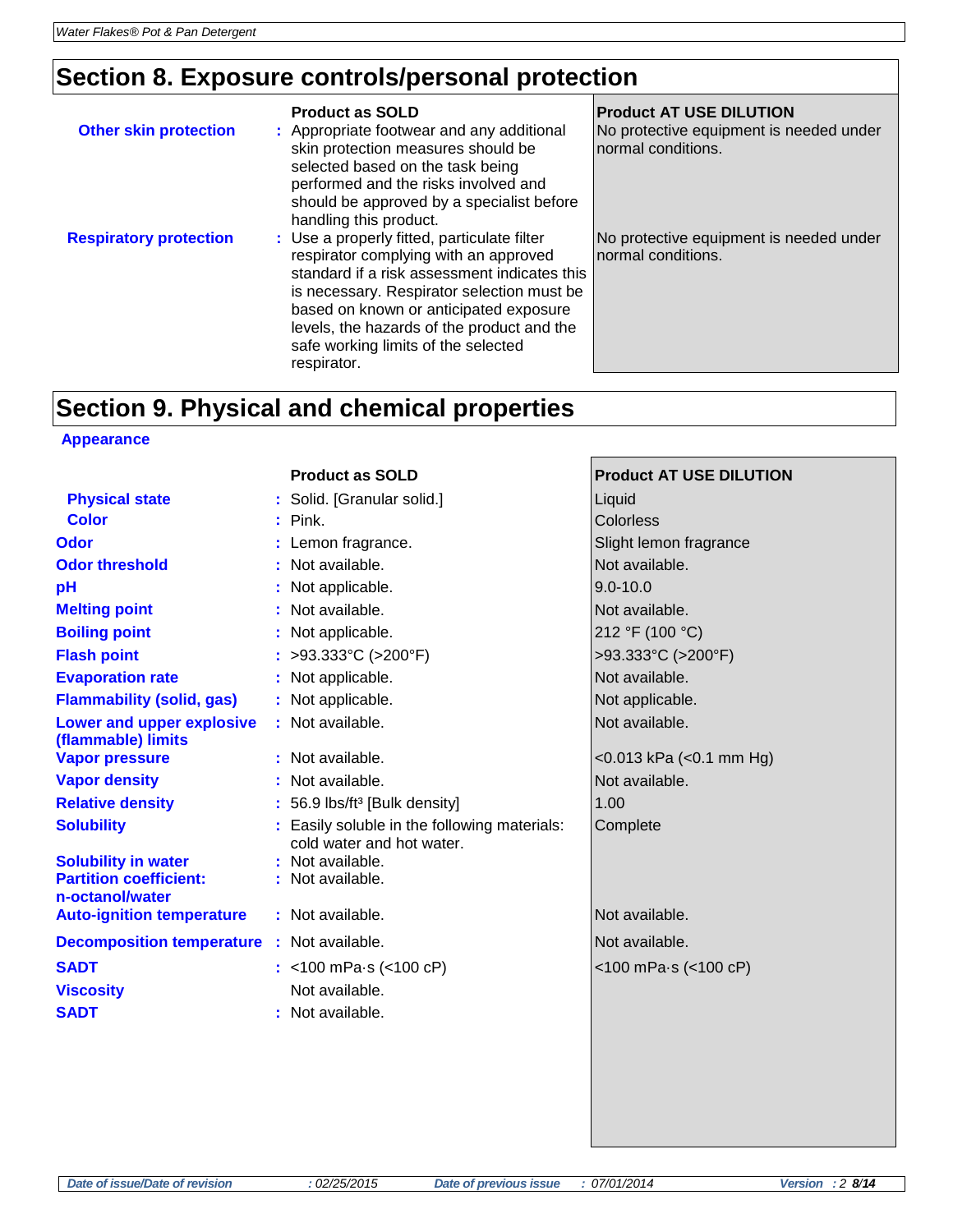### **Section 10. Stability and reactivity**

| <b>Reactivity</b>                            |    | : No specific test data related to reactivity available for this product or its ingredients.            |
|----------------------------------------------|----|---------------------------------------------------------------------------------------------------------|
| <b>Chemical stability</b>                    |    | : The product is stable.                                                                                |
| <b>Possibility of hazardous</b><br>reactions |    | : Under normal conditions of storage and use, hazardous reactions will not occur.                       |
|                                              |    | Under normal conditions of storage and use, hazardous polymerization will not occur.                    |
| <b>Conditions to avoid</b>                   |    | : Keep from freezing. Keep away from extreme heat.                                                      |
| <b>Incompatible materials</b>                |    | : No specific data.                                                                                     |
| <b>Hazardous decomposition</b><br>products   | ÷. | Under normal conditions of storage and use, hazardous decomposition products should<br>not be produced. |

## **Section 11. Toxicological information**

### **Information on toxicological effects**

| <b>Acute toxicity</b>             | : Calculated Oral LD50 926 mg/kg |                |             |                 |
|-----------------------------------|----------------------------------|----------------|-------------|-----------------|
| <b>Product/ingredient name</b>    | <b>Result</b>                    | <b>Species</b> | <b>Dose</b> | <b>Exposure</b> |
| Sodium<br>dodecylbenzenesulfonate | LD50 Oral                        | Rat            | 438 mg/kg   |                 |
| sodium carbonate                  | LD50 Oral                        | Rat            | 4090 mg/kg  |                 |

#### **Irritation/Corrosion**

| <b>Product/ingredient name</b>    | <b>Result</b>            | <b>Species</b> | <b>Score</b>   | <b>Exposure</b>                | <b>Observation</b>       |
|-----------------------------------|--------------------------|----------------|----------------|--------------------------------|--------------------------|
| Sodium<br>dodecylbenzenesulfonate | Eyes - Severe irritant   | Rabbit         |                | 24 hours 250<br>Micrograms     |                          |
|                                   | Eyes - Severe irritant   | Rabbit         |                | 1 Percent                      | $\overline{\phantom{0}}$ |
|                                   | Skin - Moderate irritant | Rabbit         |                | 24 hours 20<br>milligrams      |                          |
| sodium carbonate                  | Eyes - Moderate irritant | Rabbit         |                | 24 hours 100<br>milligrams     |                          |
|                                   | Eyes - Severe irritant   | Rabbit         |                | 50 milligrams                  |                          |
|                                   | Skin - Mild irritant     | Rabbit         |                | 24 hours 500<br>milligrams     |                          |
|                                   | <b>Product as SOLD</b>   |                |                | <b>Product AT USE DILUTION</b> |                          |
| <b>Sensitization</b>              | : Not available.         |                | Not available. |                                |                          |
| <b>Mutagenicity</b>               | : Not available.         |                | Not available. |                                |                          |
| <b>Carcinogenicity</b>            | : Not available.         |                | Not available. |                                |                          |
| <b>Reproductive toxicity</b>      | : Not available.         |                | Not available. |                                |                          |

#### **Teratogenicity :** Not available. Not available. **Specific target organ toxicity (single exposure)**

| opcomo targot organizoxiony tomgio exposare,                                                                          |                 |                             |                                          |  |  |
|-----------------------------------------------------------------------------------------------------------------------|-----------------|-----------------------------|------------------------------------------|--|--|
| <b>Name</b>                                                                                                           | <b>Category</b> | <b>Route of</b><br>exposure | <b>Target organs</b>                     |  |  |
| Sodium dodecylbenzenesulfonate                                                                                        | Category 3      | Not applicable.             | Respiratory tract irritation             |  |  |
| citric acid                                                                                                           | Category 3      | Not applicable.             | Respiratory tract irritation             |  |  |
| <b>Specific target organ toxicity:</b> Not available.<br>(repeated exposure)                                          |                 | Not available.              |                                          |  |  |
| <b>Aspiration hazard</b><br>: Not available.                                                                          |                 | hazards.                    | No known significant effects or critical |  |  |
| <b>Information on the likely</b><br>: Routes of entry anticipated:<br>Oral, Dermal, Inhalation.<br>routes of exposure |                 | Not available.              |                                          |  |  |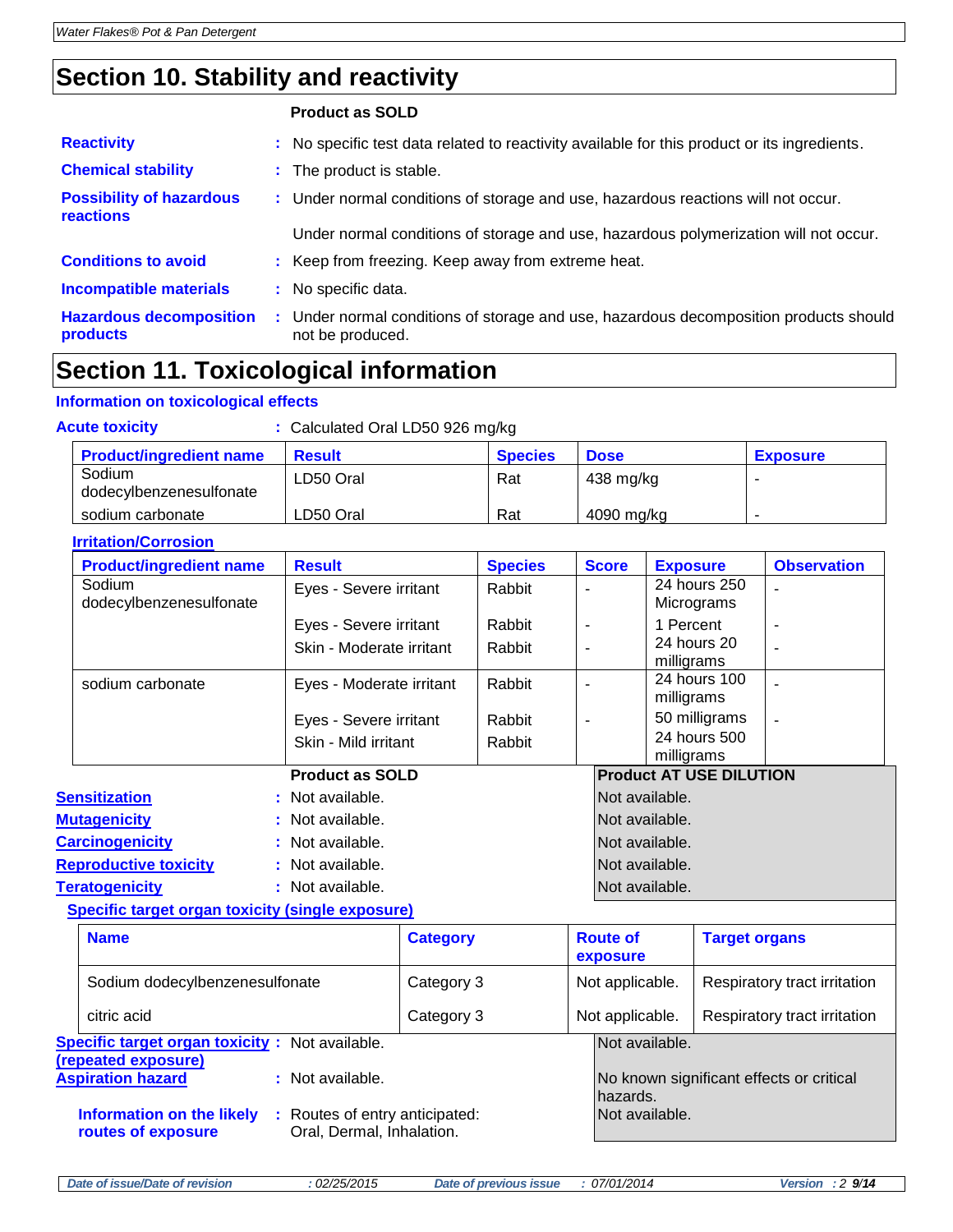# **Section 11. Toxicological information**

### **Potential acute health effects**

|                                                   | <b>Product as SOLD</b>                                                                       | <b>Product AT USE DILUTION</b>                       |
|---------------------------------------------------|----------------------------------------------------------------------------------------------|------------------------------------------------------|
| <b>Eye contact</b>                                | : Causes serious eye irritation.                                                             | Not available.                                       |
| <b>Inhalation</b>                                 | : May cause respiratory irritation.                                                          | Not available.                                       |
| <b>Skin contact</b>                               | : Causes skin irritation.                                                                    | Not available.                                       |
| <b>Ingestion</b>                                  | : Harmful if swallowed. Irritating to mouth,<br>throat and stomach.                          | Not available.                                       |
|                                                   | Symptoms related to the physical, chemical and toxicological characteristics                 |                                                      |
| <b>Eye contact</b>                                | : Adverse symptoms may include the<br>following:<br>irritation<br>watering<br>redness        | No known significant effects or critical<br>hazards. |
| <b>Inhalation</b>                                 | : Adverse symptoms may include the<br>following:<br>respiratory tract irritation<br>coughing | Not available.                                       |
| <b>Skin contact</b>                               | : Adverse symptoms may include the<br>following:<br>irritation<br>redness                    | No known significant effects or critical<br>hazards. |
| <b>Ingestion</b>                                  | : No specific data.                                                                          | No known significant effects or critical<br>hazards. |
|                                                   | Delayed and immediate effects and also chronic effects from short and long term exposure     |                                                      |
| <b>Short term exposure</b>                        |                                                                                              |                                                      |
| <b>Potential immediate</b><br>effects             | : Not available.                                                                             | Not available.                                       |
| <b>Potential delayed effects : Not available.</b> |                                                                                              | Not available.                                       |
| <b>Long term exposure</b>                         |                                                                                              |                                                      |
|                                                   |                                                                                              |                                                      |
| <b>Potential immediate</b><br>effects             | : Not available.                                                                             | Not available.                                       |
| Potential delayed effects : Not available.        |                                                                                              | Not available.                                       |
| <b>Potential chronic health effects</b>           |                                                                                              |                                                      |
| <b>General</b>                                    | : No known significant effects or critical<br>hazards.                                       | No known significant effects or critical<br>hazards. |
| <b>Carcinogenicity</b>                            | : No known significant effects or critical<br>hazards.                                       | No known significant effects or critical<br>hazards. |
| <b>Mutagenicity</b>                               | : No known significant effects or critical<br>hazards.                                       | No known significant effects or critical<br>hazards. |
| <b>Teratogenicity</b>                             | : No known significant effects or critical<br>hazards.                                       | No known significant effects or critical<br>hazards. |
| <b>Developmental effects</b>                      | : No known significant effects or critical<br>hazards.                                       | No known significant effects or critical<br>hazards. |
| <b>Fertility effects</b>                          | : No known significant effects or critical<br>hazards.                                       | No known significant effects or critical<br>hazards. |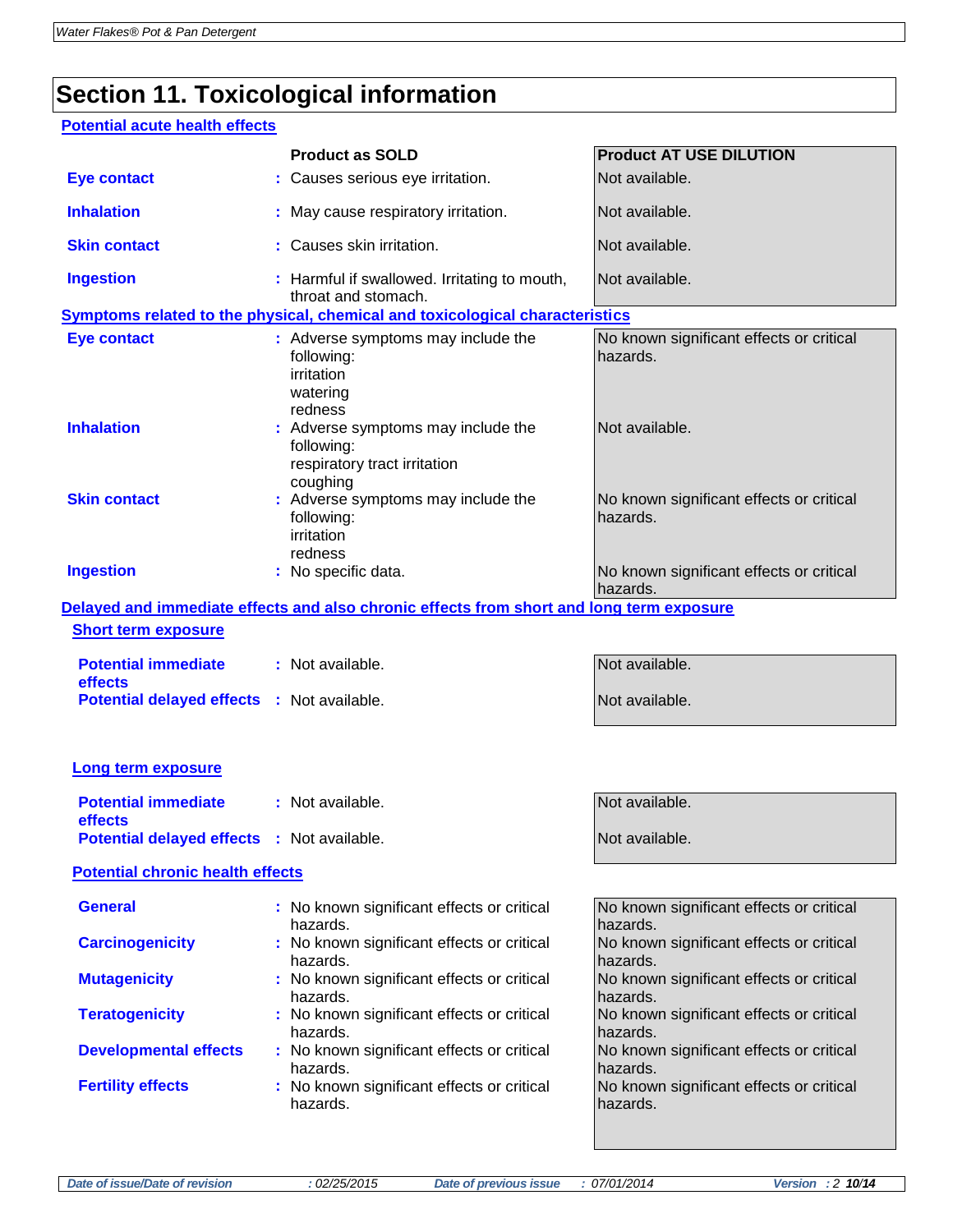### **Section 11. Toxicological information**

**Product as SOLD Product AT USE DILUTION** 

#### **Numerical measures of toxicity Acute toxicity estimates**

| Route       | <b>ATE value</b> | <b>Product AT USE DILUTION</b> |
|-------------|------------------|--------------------------------|
| <b>Oral</b> | 926 mg/kg        | Non-toxic at use dilution.     |

### **Section 12. Ecological information**

#### **Toxicity**

| <b>Product/ingredient name</b> | <b>Result</b>                                                | <b>Species</b>                   | <b>Exposure</b> |
|--------------------------------|--------------------------------------------------------------|----------------------------------|-----------------|
| sodium                         | Acute EC50 29000 µg/l Fresh water                            | Algae - Chlorella pyrenoidosa -  | 96 hours        |
| dodecylbenzenesulfonate        |                                                              | Exponential growth phase         |                 |
|                                | Acute EC50 7.81 mg/l Fresh water                             | Crustaceans - Ceriodaphnia       | 48 hours        |
|                                |                                                              | dubia - Neonate                  |                 |
|                                | Acute EC50 5.88 ppm Fresh water                              | Daphnia - Daphnia magna          | 48 hours        |
|                                | Acute IC50 112.4 mg/l                                        | Algae - Pseudokirchneriella      | 72 hours        |
|                                |                                                              | subcapitata - Exponential growth |                 |
|                                |                                                              | phase                            |                 |
| sodium carbonate               | Acute EC50 242000 µg/l Fresh water                           | Algae - Navicula seminulum       | 96 hours        |
|                                | Acute LC50 176000 µg/l Fresh water                           | Crustaceans - Amphipoda          | 48 hours        |
|                                | Acute LC50 265000 µg/l Fresh water                           | Daphnia - Daphnia magna          | 48 hours        |
|                                | Acute LC50 300000 µg/l Fresh water                           | Fish - Lepomis macrochirus       | 96 hours        |
| <b>Persistence and</b>         | : No data is available on the degradability of this product. |                                  |                 |
| degradability                  |                                                              |                                  |                 |

**Bioaccumulative potential :** No data available.

| <b>Product/ingredient name</b>    | <b>LogP</b> ow | <b>BCF</b> | <b>Potential</b> |
|-----------------------------------|----------------|------------|------------------|
| sodium<br>dodecylbenzenesulfonate | .96            |            | low              |
|                                   |                |            |                  |

**Mobility in soil**

**Soil/water partition coefficient (Koc)** 

- **:** Not available.
- **Other adverse effects** : No known significant effects or critical hazards.

### **Section 13. Disposal considerations**

|                         | <b>Product as SOLD</b>                                                                                                                                                                                                                                                                                                                                                                                                                                                                                                                                                                                                                                                                                                                            | <b>Product AT USE DILUTION</b>                                                           |
|-------------------------|---------------------------------------------------------------------------------------------------------------------------------------------------------------------------------------------------------------------------------------------------------------------------------------------------------------------------------------------------------------------------------------------------------------------------------------------------------------------------------------------------------------------------------------------------------------------------------------------------------------------------------------------------------------------------------------------------------------------------------------------------|------------------------------------------------------------------------------------------|
| <b>Disposal methods</b> | : The generation of waste should be avoided Diluted product can be flushed to sanitary<br>or minimized wherever possible. Disposal<br>of this product, solutions and any by-<br>products should at all times comply with the<br>requirements of environmental protection<br>and waste disposal legislation and any<br>regional local authority requirements.<br>Dispose of surplus and non-recyclable<br>products via a licensed waste disposal<br>contractor. Waste should not be disposed<br>of untreated to the sewer unless fully<br>compliant with the requirements of all<br>authorities with jurisdiction. Waste<br>packaging should be recycled. Incineration<br>or landfill should only be considered when<br>recycling is not feasible. | sewer. Discard empty container in trash or<br>offer for recycling where facilities exist |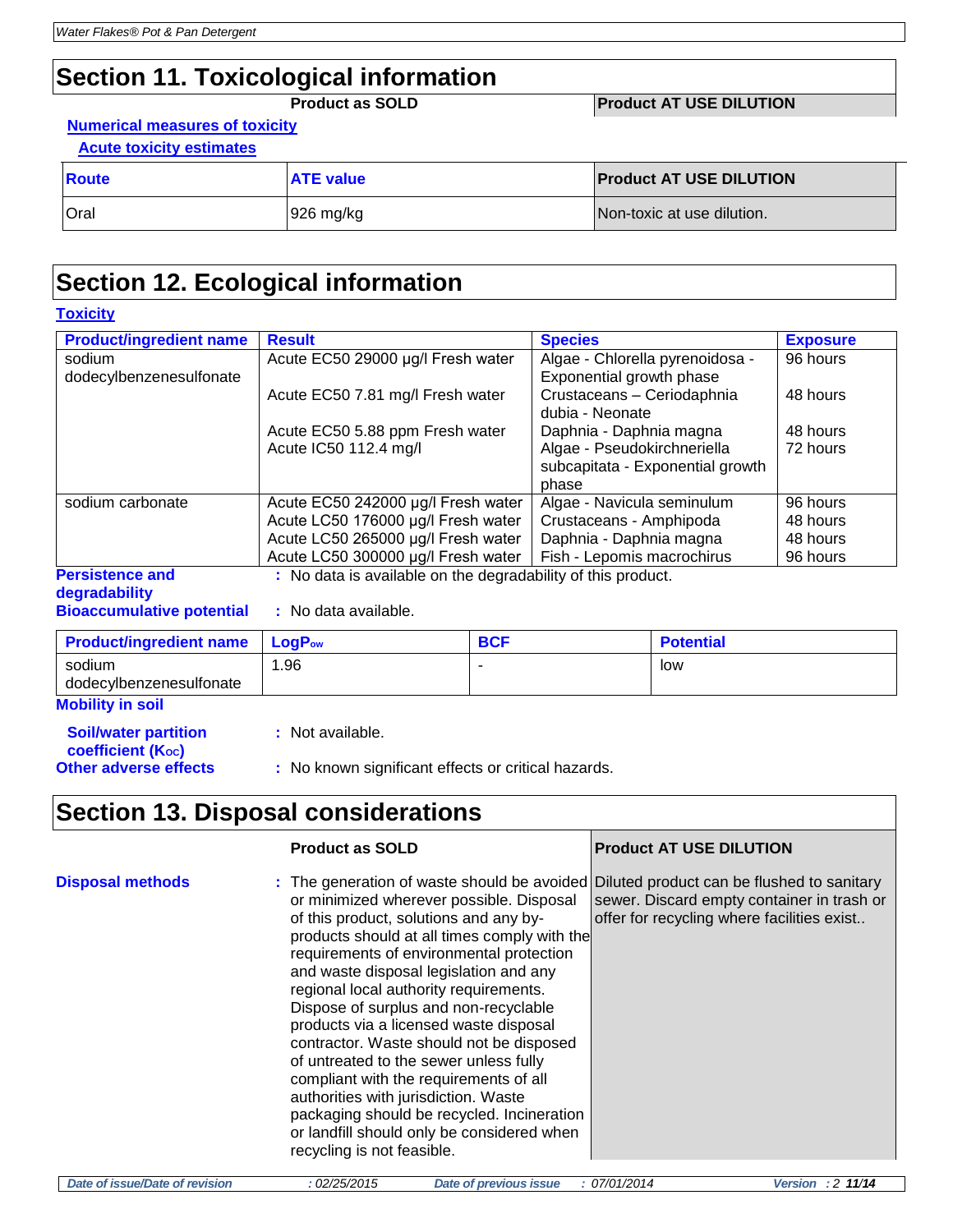### **Section 13. Disposal considerations**

### **Product as SOLD Product AT USE DILUTION** This material and its container must be disposed of in a safe way. Care should be taken when handling emptied containers that have not been cleaned or rinsed out. Empty containers or liners may retain some product residues. Avoid dispersal of spilled material and runoff and contact with soil, waterways, drains and sewers.

### **Section 14. Transport information**

### **Product as SOLD**

|                                    | <b>DOT Classification</b>         | <b>IMDG</b>              | <b>IATA</b>                                                                                                    |
|------------------------------------|-----------------------------------|--------------------------|----------------------------------------------------------------------------------------------------------------|
| <b>UN number</b>                   | Not regulated.                    | Not regulated.           | Not regulated.                                                                                                 |
| <b>UN proper</b>                   | Cleaning Compounds, NOI,          | $\blacksquare$           |                                                                                                                |
| shipping name                      | powder                            |                          |                                                                                                                |
| <b>Transport</b>                   | ۰                                 |                          |                                                                                                                |
| hazard class(es)                   |                                   |                          |                                                                                                                |
| <b>Packing group</b>               | ۰                                 | $\overline{\phantom{0}}$ |                                                                                                                |
| <b>Environmental</b>               | No.                               | No.                      | No.                                                                                                            |
| <b>hazards</b>                     |                                   |                          |                                                                                                                |
| <b>Additional</b>                  |                                   |                          |                                                                                                                |
| information                        |                                   |                          |                                                                                                                |
|                                    |                                   |                          | Special precautions for user: Transport within user's premises: always transport in closed containers that are |
|                                    |                                   |                          | upright and secure. Ensure that persons transporting the product know what to do in the                        |
|                                    | event of an accident or spillage. |                          |                                                                                                                |
| <b>Transport in bulk according</b> | : Not available.                  |                          |                                                                                                                |
| to Annex II of MARPOL              |                                   |                          |                                                                                                                |
| 73/78 and the IBC Code             |                                   |                          |                                                                                                                |
| <b>Draduat AT LICE DILLITION</b>   |                                   |                          |                                                                                                                |

**Product AT USE DILUTION** Not intended for transport

### **Section 15. Regulatory information**

| <b>U.S. Federal regulations</b>                                                   | United States inventory (TSCA 8b): All components are listed or exempted. |                                |  |  |
|-----------------------------------------------------------------------------------|---------------------------------------------------------------------------|--------------------------------|--|--|
|                                                                                   | Clean Water Act (CWA) 311: sodium dodecylbenzenesulfonate                 |                                |  |  |
|                                                                                   | <b>Product as SOLD</b>                                                    | <b>Product AT USE DILUTION</b> |  |  |
| <b>Clean Air Act Section 112</b><br>(b) Hazardous Air<br><b>Pollutants (HAPS)</b> | : Not regulated.                                                          | Not regulated.                 |  |  |
| <b>Clean Air Act Section 602</b><br><b>Class I Substances</b>                     | : Not listed.                                                             | Not listed.                    |  |  |
| <b>Clean Air Act Section 602</b><br><b>Class II Substances</b>                    | : Not listed.                                                             | Not listed.                    |  |  |
| <b>DEA List I Chemicals</b><br>(Precursor Chemicals)                              | Not listed.                                                               | Not listed.                    |  |  |
| <b>DEA List II Chemicals</b><br><b>(Essential Chemicals)</b>                      | Not listed.                                                               | Not listed.                    |  |  |
|                                                                                   |                                                                           |                                |  |  |
|                                                                                   |                                                                           |                                |  |  |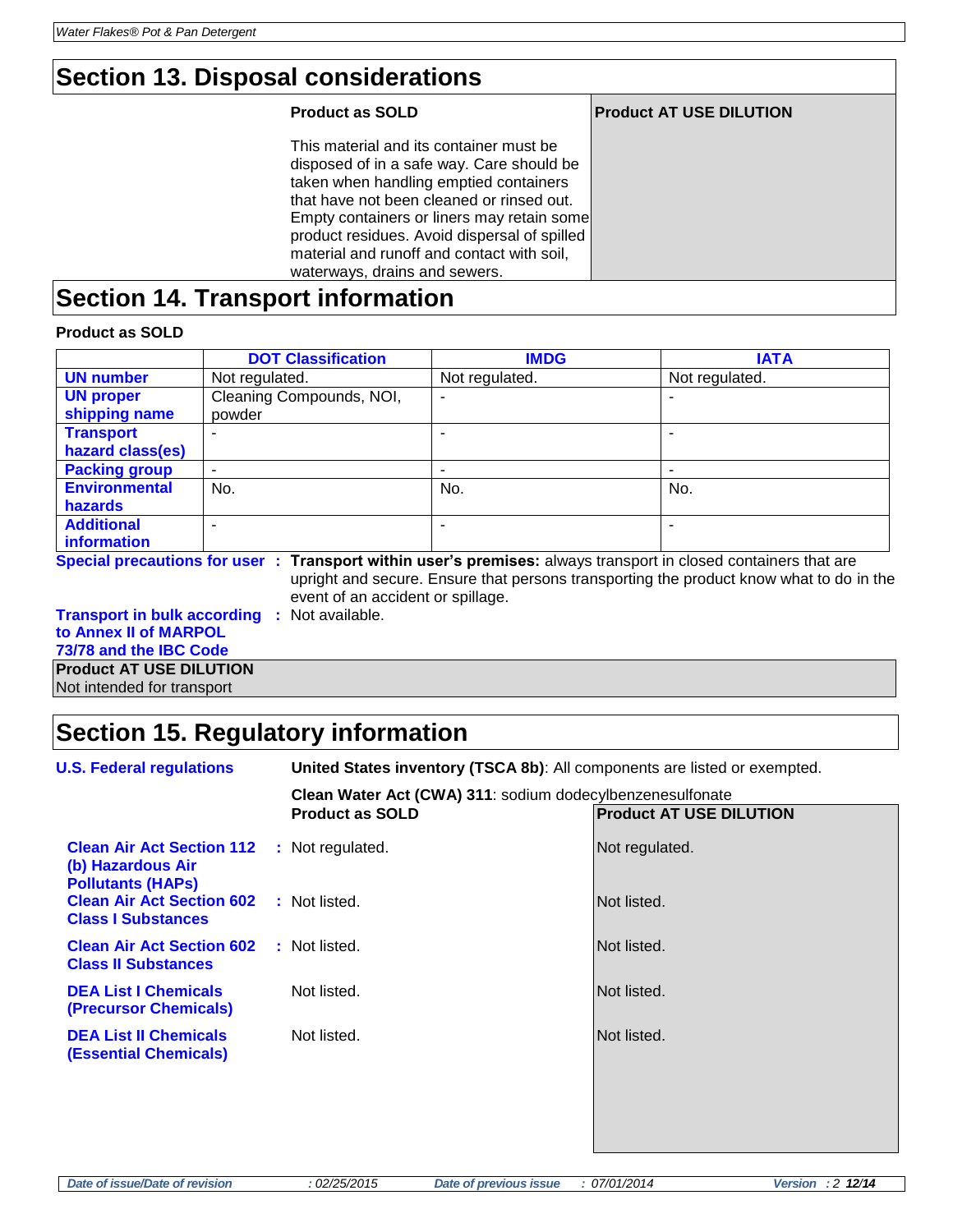### **Section 15. Regulatory information**

| ັ                                                |                                                                                                                      |                                |
|--------------------------------------------------|----------------------------------------------------------------------------------------------------------------------|--------------------------------|
|                                                  | <b>Product as SOLD</b>                                                                                               | <b>Product AT USE DILUTION</b> |
|                                                  | <b>Superfund Amendments and Reauthorization Act of 1986 (SARA)</b>                                                   |                                |
| <b>Hazard categories</b>                         | : Immediate Hazard - No<br>Delayed Hazard - No<br>Fire Hazard – No<br>Pressure Hazard - No<br>Reactivity Hazard - No | Non-hazardous.                 |
| <b>SARA 302 Extremely</b><br>hazardous substance | : No                                                                                                                 | Not listed.                    |
| <b>SARA 304 RQ</b>                               | Not applicable                                                                                                       | Not applicable                 |
| <b>SARA 311/312</b>                              | : Immediate (acute) health hazard                                                                                    | lNon-hazardous at use-dilution |

#### **Composition/information on ingredients**

| <b>Name</b>                    | $\frac{9}{6}$ | <b>Fire</b><br>hazard | <b>Sudden</b><br>release of<br><b>pressure</b> | <b>Reactive</b> | <b>Immediate</b><br>(acute)<br>health<br>hazard | <b>Delayed</b><br>(chronic)<br>health<br>hazard |
|--------------------------------|---------------|-----------------------|------------------------------------------------|-----------------|-------------------------------------------------|-------------------------------------------------|
| sodium dodecylbenzenesulfonate | $25 - 35$     | Yes.                  | No.                                            | No.             | Yes.                                            | No.                                             |
| sodium carbonate               | 45-65         | No.                   | No.                                            | No.             | Yes.                                            | No.                                             |

|                            | <b>Product as SOLD</b>                                                                                                       | <b>Product AT USE DILUTION</b> |
|----------------------------|------------------------------------------------------------------------------------------------------------------------------|--------------------------------|
| <b>SARA 313</b>            | : Not applicable                                                                                                             | Not applicable.                |
| <b>State regulations</b>   |                                                                                                                              |                                |
| <b>Massachusetts</b>       | : The following components are listed:<br>SODIUM DODECYLBENZENE<br>SULFONATE:<br><b>SODIUM SULFATE</b>                       | Not regulated.                 |
| <b>New York</b>            | : The following components are listed:<br>Sodium dodecylbenzene sulfonate;<br>Dodecylbenzene sulfonate                       | Not regulated.                 |
| <b>New Jersey</b>          | : The following components are listed:<br>SODIUM DODECYLBENZENE<br>SULFONATE; BENZENESULFONIC ACID,<br>DODECYL-, SODIUM SALT | Not regulated.                 |
| <b>Pennsylvania</b>        | : The following components are listed:<br>BENZENESULFONIC ACID,<br>DODECYL-, SODIUM SALT;<br>SODIUM SULFATE                  | Not regulated.                 |
| <b>California Prop. 65</b> | None of the components are listed.                                                                                           |                                |

**Country(s) or region and inventory name**<br>United States & Puerto Rico Toxic Substances Control Act (TSCA) Inventory **Concept Conduct Act (TSCA)** Inventory Toxic Substances Control Act (TSCA) Inventory **Wester Control Act (TSCA)** Inventory **Wester** Wester Control Act (TSCA) Inventory **Wester** Control Act (TSCA) Inventory **Wester** Control Act (TSCA) Inventory **Wester Control A** \*A "Yes" indicates this product complies with the inventory requirements administered by the governing country(s)